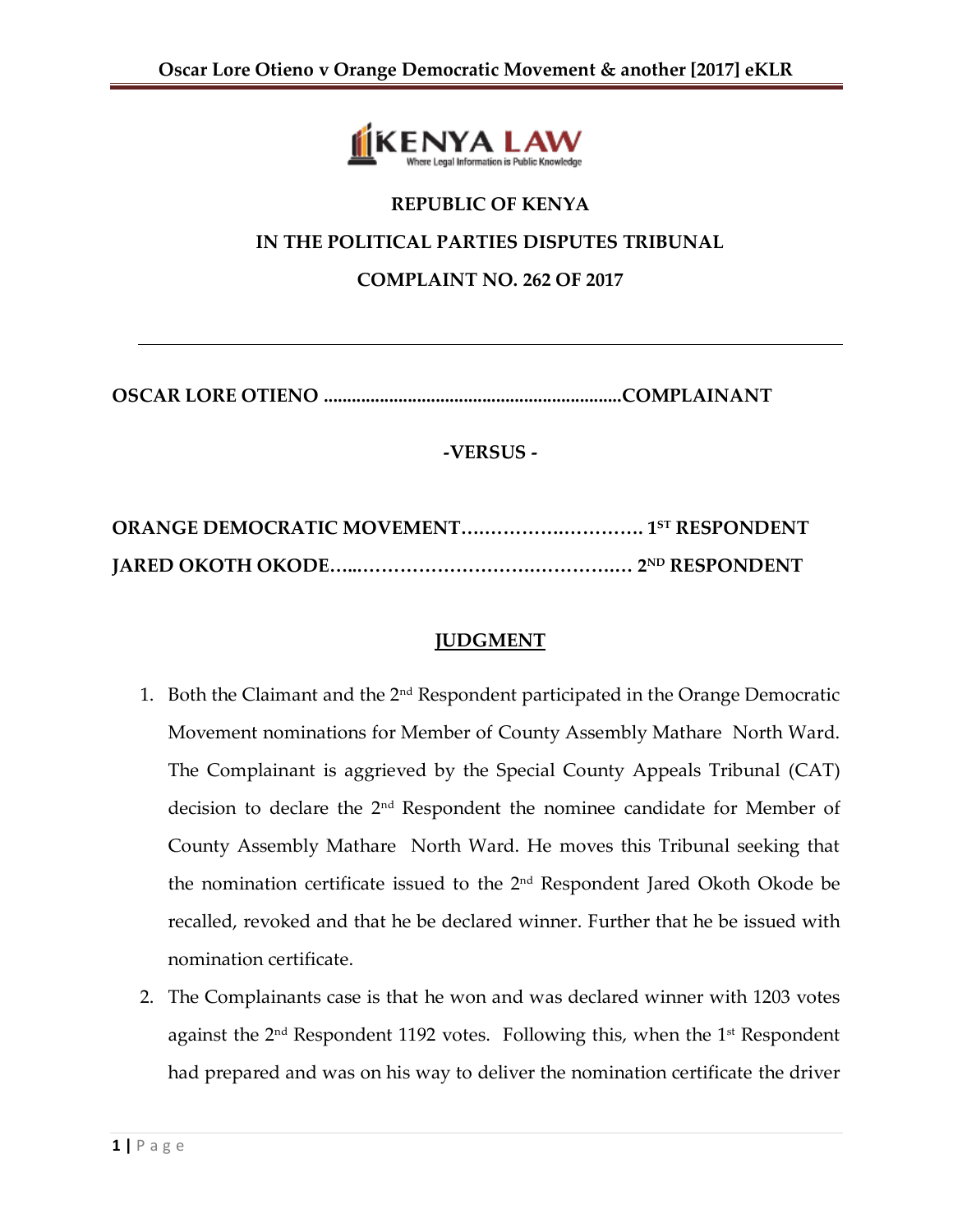was attacked and the nomination certificate torn into pieces by the 2<sup>nd</sup> Respondent. He relies upon a police abstract to prove his case.

- 3. The Complainant avers that the  $1<sup>st</sup>$  Respondent through some of its unscrupulous officers issued a nomination certificate to the 2nd Respondent as nominee of Member of County Assembly of Mathare North Ward. He relies upon regulation 4.1.3 as read together with 18.8 of the Elections and nomination rules to argue that it is only the Constituency Returning Officer who is allowed to declare results and in this instance the Results ought to have been declared by Abraham Oyugi Dollah.
- 4. The Complainant urges the Tribunal to nullify the decision of the  $1<sup>st</sup>$  Respondent to issue the 2nd Respondent with a nomination certificate.

### *2 nd Respondent case*

- 5. The  $2<sup>nd</sup>$  Respondent submission is that this complainant is scandalous, vexatious and lacks merit. He sets out the following issues for determination namely; whether he was duly nominated; and whether the  $1<sup>st</sup>$  respondent has the mandate to overturn a nomination and to withdraw an interim certificate and issue to the Rightful winner.
- 6. It is his submission that the declaration of the Complainant as the nominee elect was marred with irregularities whereby the presiding officer was ambushed and kidnapped by the Complainant who then forced him to manipulate and announce results. He admits that there was violence and blames it on the Complainant.
- 7. This submission is corroborated by the affidavit of the Returning Officer Abraham Oyugi Dollah and the Presiding Officer Calvins Odhiambo Kobe who confirmed that the Complainant was declared winner under duress. Moreover the Returning Officer produced as evidence the tally sheets showing that the 2<sup>nd</sup> respondent had garnered 1245 votes against the Complainant 1024 votes.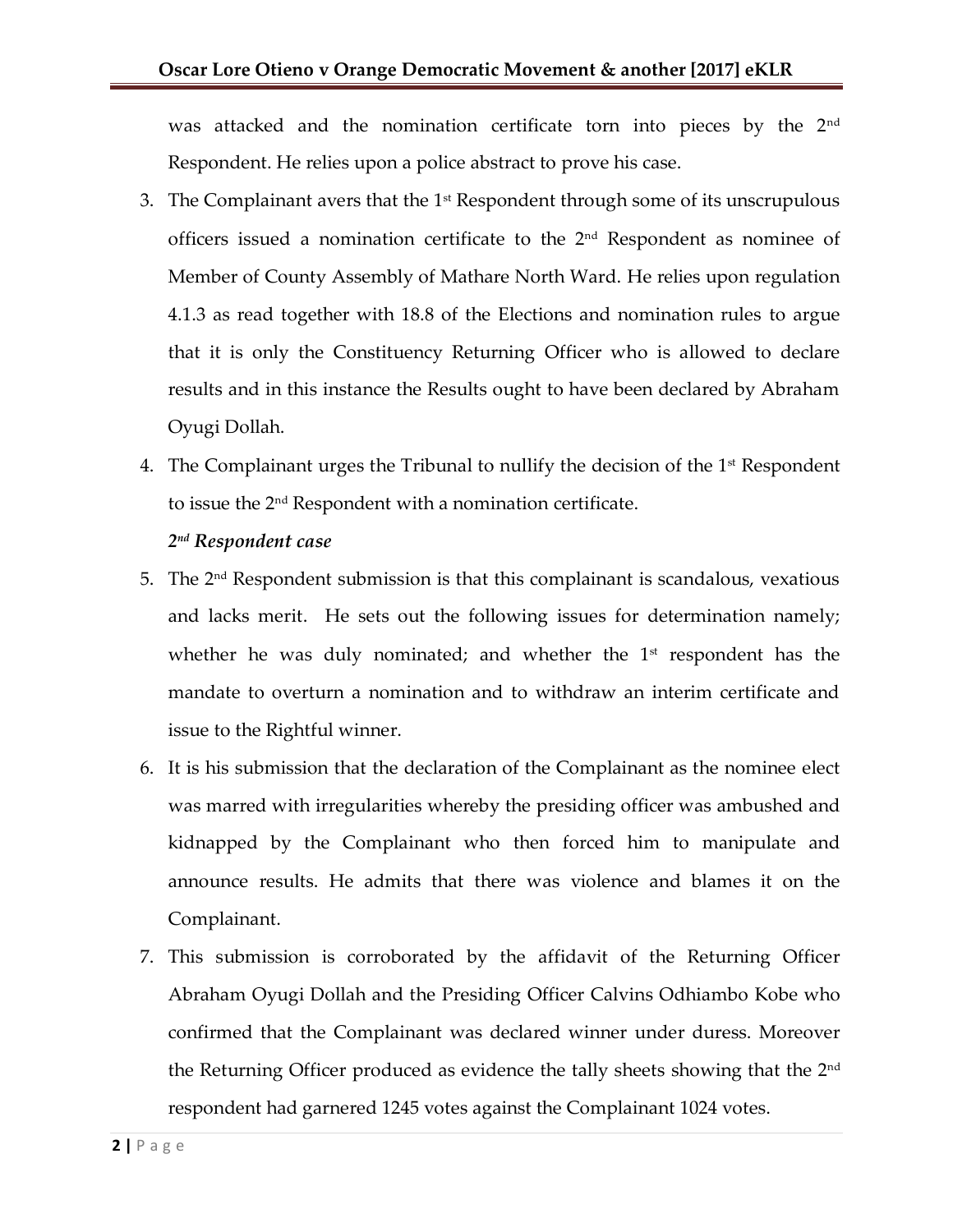8. The 2nd Respondent urges this Tribunal to uphold the decision of the CAT and dismiss the complaint with costs.

### **Analysis**

- 9. From the forgoing submission the issue arising for determination is *whether the Complainant was the nominee for Mathare North Member of County Assembly*.
- 10. The Complainant herein is alleging that his nomination certificate was torn into pieces by the 2nd Respondent when it was being delivered to him. This is confirmed by the police abstract reference OB/16/7/5/2017 which states that; *'We have confirmed the report of destroyed nomination certificate of an ODM aspirant within Pan-Afric hotel which was reported at Capitol Hill Hotel.'*
- *11.* We are baffled, at how a nomination certificate was being prepared for delivery to a winner at a location that is not the tally centre. In addition its destruction occurred at the Pan-Afric Hotel and not where the tallying was being conducted. No explanation has been given to explain why this was happening at the panafric hotel.
- 12. We also take note all parties agree that the Returning Officer was Abraham Oyugi Dollah and that he was the one to announce the results and declare the winner. In this instant, the Returning Officer submission is that he was waylaid and forced to announce the Complainant as the winner. Further that according to the tallied results the 2nd Respondent had emerged the winner having garnered 1245 votes. We also take into account that the Complainant despite claiming that he won in the elections did not provide any evidence to support this averments.
- *13.* In this regard we refer to Rule 18.8 (i) and (ii) of the ODM Election and Nomination Rules on announcement of results and issuance of nomination certificates which provides that; "*Each returning officer shall tabulate and collate certify results received from presiding officers at the polling station level and promptly announce the results in presence of all candidates or their agents*